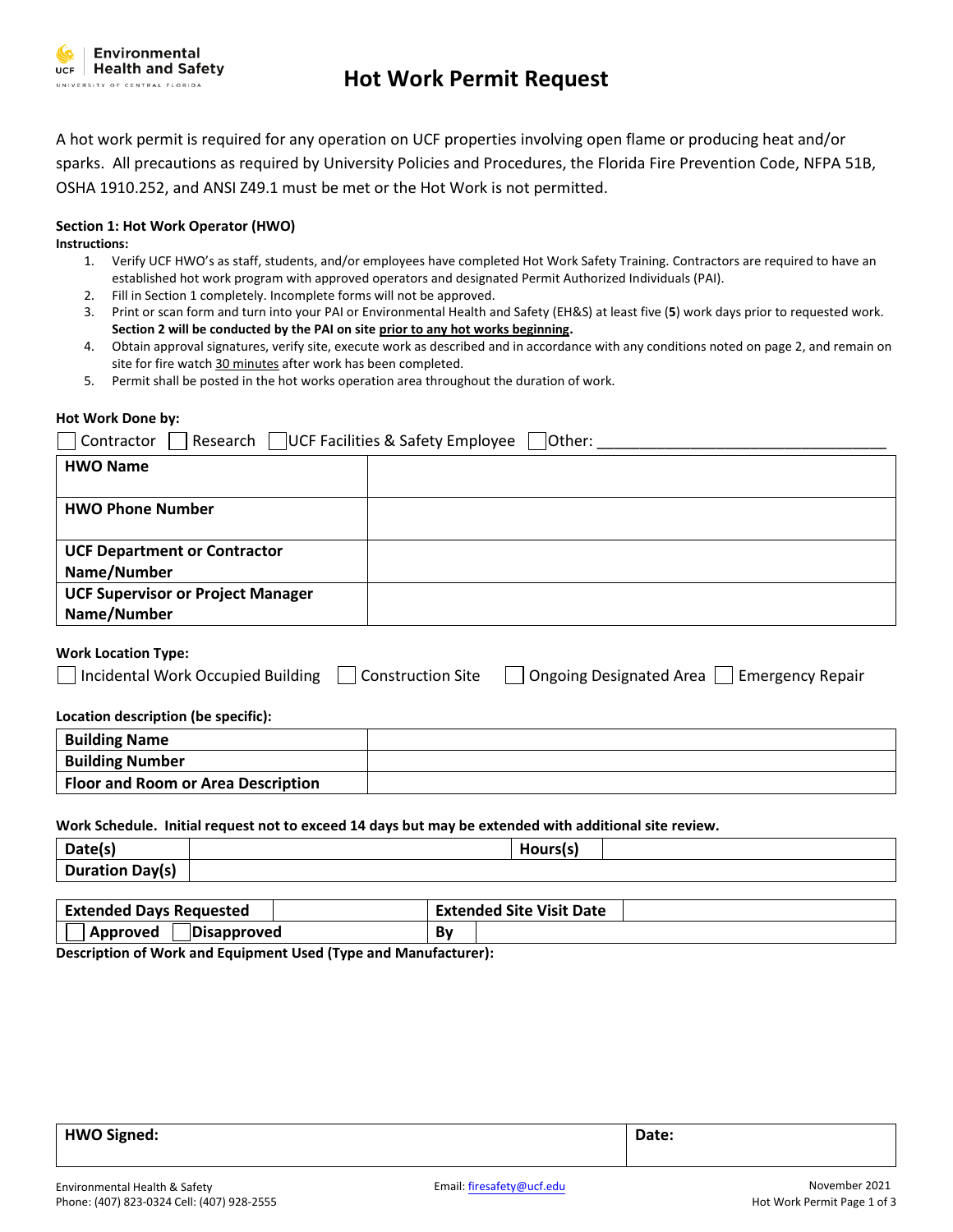

# **Hot Work Permit Request**

**Building Number\_\_\_\_\_\_\_\_\_\_\_\_\_ Date\_\_\_\_\_\_\_\_\_\_\_\_\_\_** 

### **Section 2: PAI or EH&S Review**

| l PAI Name                      |  |
|---------------------------------|--|
| <b>PAI Contact Phone Number</b> |  |
| <b>PAI UCF Department Name</b>  |  |

### **PAI Checklist. PAI to verify the items below prior to work start.**

| <b>YES</b>   | $N\setminus A$ |                                                                                                                                                    |
|--------------|----------------|----------------------------------------------------------------------------------------------------------------------------------------------------|
|              | $\Box$         | HWO has had appropriate safety training as applicable (confined space, ladder safety, PPE, fire safety, hot work, etc).                            |
| $\Box$       | $\Box$         | Hot work equipment is in good working condition in accordance with the manufacturer's specifications.                                              |
|              | П              | Flash back arrestors or aerated ports properly installed (i.e. Turbo Torch).                                                                       |
| $\Box$       | $\Box$         | Electrical components in good condition without any frayed wiring or gauges in leads(s).                                                           |
| $\Box$       | U              | PPE and fire blanket, approved to ANSI/FM standards, and in good useable condition.                                                                |
| $\Box$       | $\Box$         | Shields in place for any area visible by others where bright light would be irritating to vision.                                                  |
| $\Box$       | $\Box$         | Facilities coordination in place to prevent false activation of fire alarm and suppression system.                                                 |
| П            | $\Box$         | Proper Lock-Out-Tag-Out on equipment has been implemented.                                                                                         |
| $\Box$       | $\Box$         | Minimum 10 lbs. certified fire extinguisher in good operating condition.                                                                           |
| $\Box$       | $\Box$         | Sprinklers and/or hose streams in service and available.                                                                                           |
| П            | П              | Confined space entry permit obtained where required.                                                                                               |
| $\Box$       | П              | Ample ventilation is provided to remove smoke fumes and vapors from work area.                                                                     |
| П            | П              | Personnel and equipment properly supported for elevated work as per OSHA requirements.                                                             |
| $\Box$       | $\Box$         | Fire-resistant blanket located beneath elevated work.                                                                                              |
| □            | □              | Fire watch is supplied with suitable extinguishers and is trained in use of this equipment and in sounding fire alarm.                             |
| П            | $\Box$         | Fuel or gas filled equipment is shut down and purged prior to work.                                                                                |
| $\Box$       | $\Box$         | Flammable liquids, dust, lint and oil deposits removed from area or protected.                                                                     |
| $\Box$       | $\Box$         | Natural Gas pipes/manifold confirmed more than 35 feet away from operation.                                                                        |
| $\Box$       | $\Box$         | Any potential hazardous or explosive atmospheres in area must be verified by EH&S with monitor/detector prior to                                   |
|              |                | commencement of work.                                                                                                                              |
| $\Box$       | $\Box$         | Floors swept clean of combustibles and any trash removed.                                                                                          |
| $\Box$       | □              | Area of construction is noncombustible, without combustible covering or insulation, and requires no specific                                       |
|              |                | protective measures.                                                                                                                               |
| $\mathsf{I}$ | □              | Combustible floors and area components protected with fire-resistant materials.                                                                    |
| $\Box$       | $\Box$         | Remove all combustibles where possible. Protect unmovable items with listed or approved fire-resistant blanket                                     |
|              |                | screens, curtains or metal shields.                                                                                                                |
| $\Box$       | $\Box$         | Verify no combustibles on the other sides of adjacent walls and inside enclosed equipment. Protect as needed.                                      |
| ப            | $\Box$         | All wall and floor openings shall be covered. Ducts and conveyors that might carry sparks to distant combustible                                   |
|              |                | materials covered, protected, or shut down.                                                                                                        |
| $\Box$       | $\Box$         | No danger exists by conduction of heat into another room or area through pipes, walls, or structural members.                                      |
| $\Box$       | $\Box$         | HWO instructed to and acknowledges to maintain continuous hot work fire watch for the duration of the work and                                     |
|              |                | for 30 minutes after work is completed.                                                                                                            |
|              |                | Equipment Reviewed: Any changes to the reviewed equipment or site conditions must be re-inspected and or re-permitted.                             |
|              |                |                                                                                                                                                    |
|              |                |                                                                                                                                                    |
|              |                |                                                                                                                                                    |
|              |                |                                                                                                                                                    |
|              |                | <b>Conditions &amp; Comments:</b> Periodic site visits may be executed. Unsafe conditions identified at any time will yoid any prior approvals and |

**Conditions & Comments: Periodic site visits may be executed. Unsafe conditions identified at any time will void any prior approvals and require permit resubmission.**